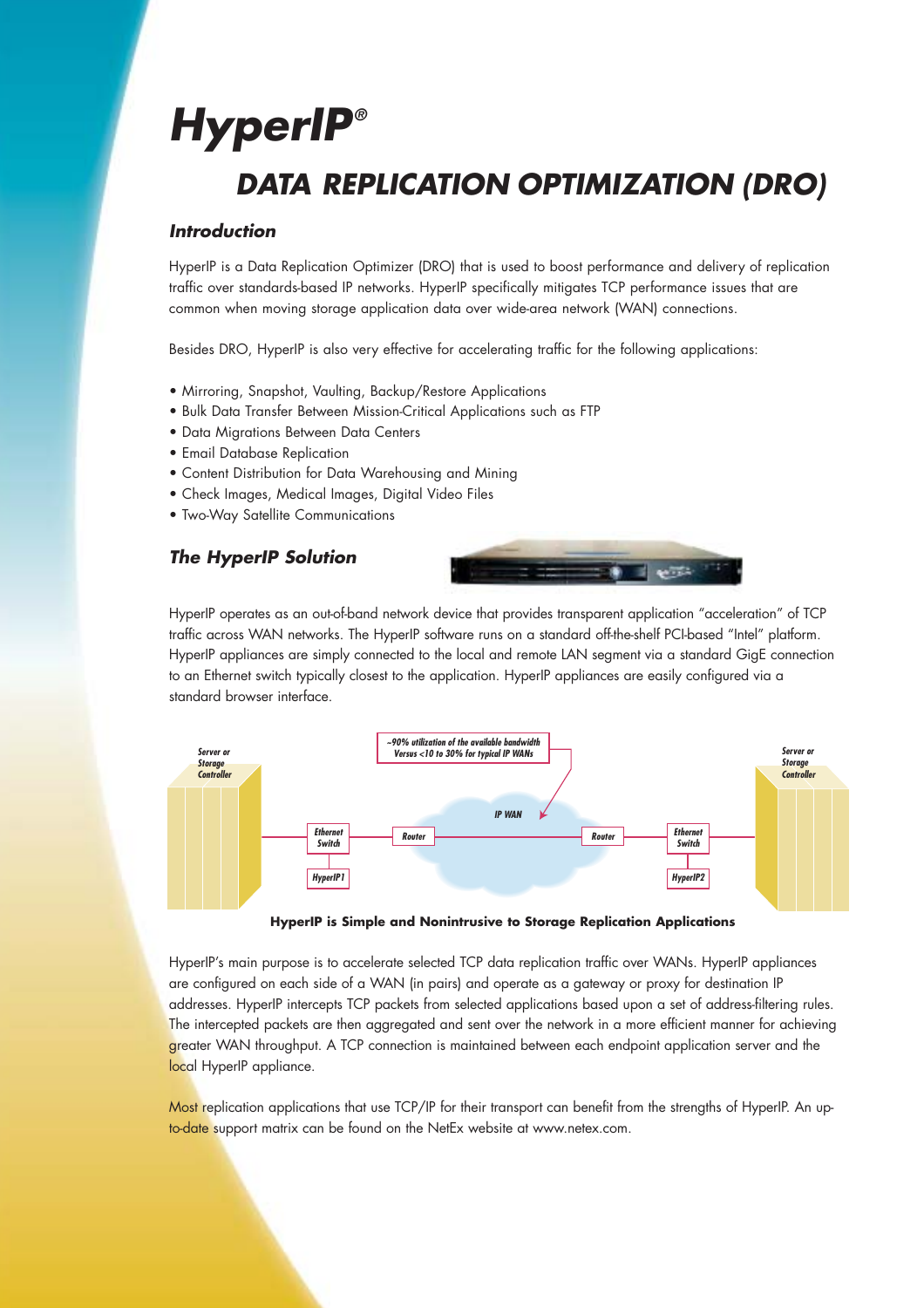#### **HyperIP provides the following value-added features:**

- Data Replication Optimization—Overcomes the negative effects of latency (over any distance) on TCP traffic to yield a 2x–10x performance improvement.
- Data Compression—Block-level compression and sequence-reduction algorithms improve bandwidth utilization and decreases bandwidth requirements from 60%–90%, at speeds of 2 Mbps–155 Mbps (OC-3).
- Production Hardened Shield—Protects data replication applications from often-disruptive variations in circuit conditions. This includes network latency, jitter, congestion, packet loss and bandwidth changes.
- Application Aggregation—Accelerates data replication applications from the same or multiple vendors.
- Rate Limit Controls—Allocates bandwidth for optimized performance of time-sensitive applications.
- Simplicity—HyperIP is built upon the foundation of simplicity. With HyperIP, there are no changes required to the network (IP) infrastructure, no network equipment refreshes or changes to the replication application.

#### **Benefits achieved by providing enhancements to TCP/IP-based applications:**

- Window Size—HyperIP's enhanced protocol keeps the available network bandwidth pipe full, resulting in extremely high and efficient link utilization. Typically achieving effective data throughput of 90%.
- Acknowledgement Scheme—HyperIP retransmits only nAKed blocks for error recovery. HyperIP does not resend data that has already been transmitted successfully.
- Fast Start—HyperIP starts transfers at rates close to the available session bandwidth.
- Dynamic Adjustments—HyperIP send rates are optimized for the current link conditions.
- Session Pipeline—Multiple TCP sessions can be aggregated over a smaller set of connections between the HyperIP appliances. This enables a very efficient use of the bandwidth, resulting in less protocol overhead versus acknowledging many small messages for individual connections.

## **Features for Unmatched DRO Performance**

HyperIP provides very high performance, supporting speeds from 2 Mbps to 480 Mbps. HyperIP delivers dramatic performance improvements at distances of hundreds to tens of thousands of miles.





## **Intelligent/Adaptive Block Compression**

By using HyperIP's adaptive compression and sequence reduction features, performance for most applications is further enhanced. Compression ratios range from 2:1 to 15:1 depending on data's compressibility.

#### **Transparency**

HyperIP is completely transparent to the replication application. The behavior of the application remains unchanged except for much higher performance achieved across the IP WAN infrastructure. Whether the application was designed to operate on a peer-to-peer or client/server model, it will continue to function in the same manner with HyperIP. The application will not be aware of the fact that the packets are being optimized by HyperIP.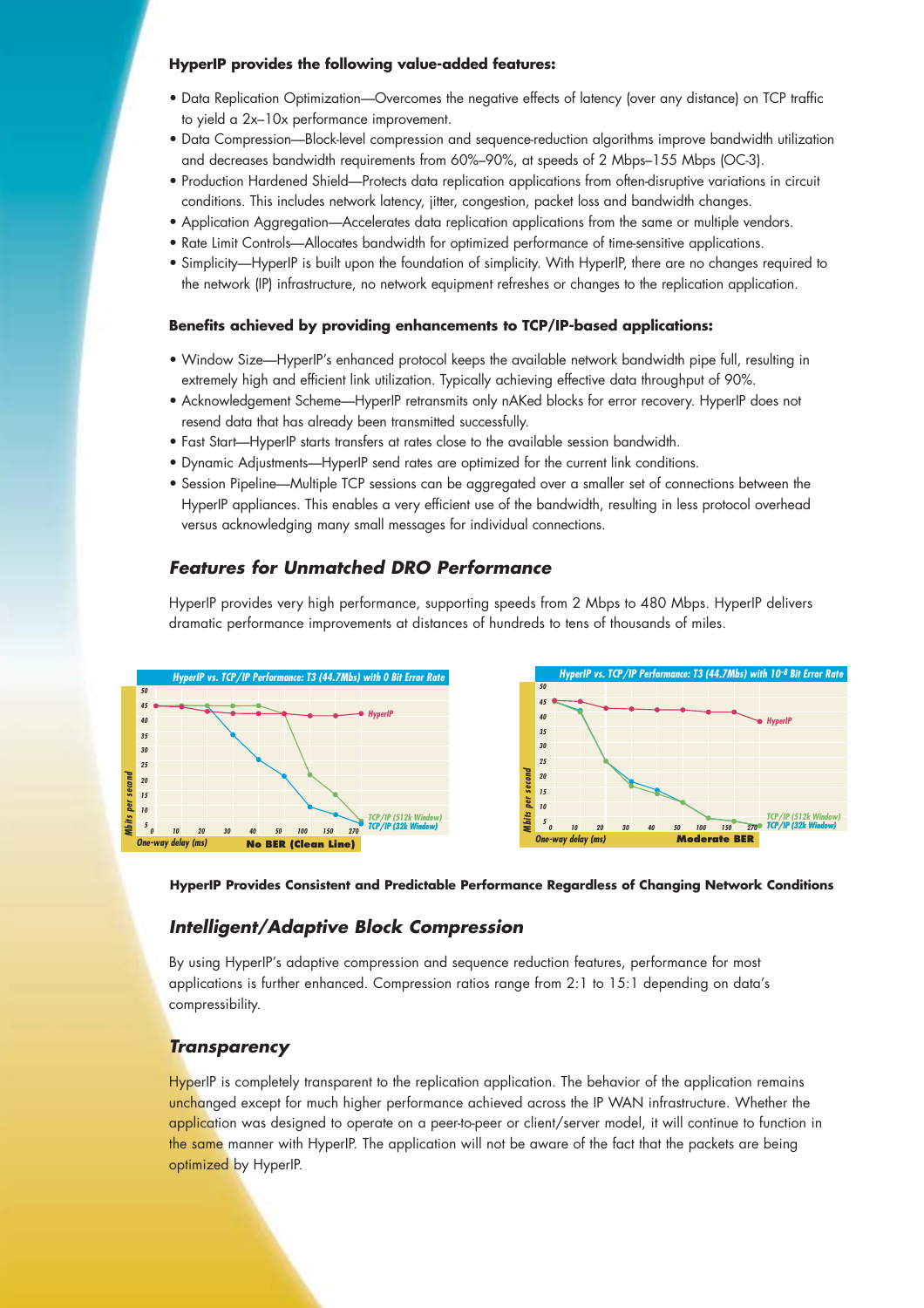## **Guaranteed Data Delivery / Data Integrity**

HyperIP provides an extremely efficient recovery mechanism for lost packets. As an end-to-end protocol, HyperIP guarantees data delivery and provides data integrity between the local and remote HyperIP units. This is accomplished by using a block-numbering acknowledgement and retransmission mechanism, along with UDP checksums to ensure the data has not been lost or corrupted over the WAN. With HyperIP, the application retains end-to-end control of the data and delivers consistent and predictable performance.

## **High Availability / Redundancy**

In the event of a network failure, HyperIP finds an alternate path or notifies the application if one is not available. HyperIP also provides Automated Hot Standby (AHS) which is a high-availability feature based upon the Virtual Router Redundancy Protocol (VRRP).





## **Bandwidth Rate Limiting**

HyperIP can be used to rate limit the application performance, which ensures fairness among other applications sharing the bandwidth. Rate limiting may also be set based upon time-of-day requirements.

## **Reduced Equipment Costs, Simplified Solution**

As compared with Fibre Channel (FC) over IP WAN technologies, HyperIP offers a solution that is much simpler to install and manage and is dramatically less expensive. This is extremely important for remote replication applications because, with HyperIP, less hardware is required to support the configuration. With HyperIP, you don't have to purchase and maintain dedicated FC switches, provision-dedicated FC over IP WAN circuits, install special WAN management, modify your TCP-based applications or tune any operating systems to move your data over the WAN. HyperIP is transparent to the replication application and is simple to implement for proof-of-concept testing and production environments.

## **Boost the Performance of Your Application and Save on Network Costs**

HyperIP is a robust, standards-based solution that enables organizations to make efficient use of their existing IP WAN infrastructure. The performance gains delivered by HyperIP can provide direct financial savings as well as improvements in operational efficiencies.

Many of the world's largest financial, telecom, transportation and government organizations use HyperIP's core technology to move massive amounts of mission-critical data among their distributed data centers. NetEx is currently providing solutions for high-speed data transport to companies like the Royal Bank of Scotland Group, Verizon, BellSouth, Bank of America, NTT, Telstra, Sabre Reservations, EDS and many others.



**Leverages existing network investments – No network changes for new applications**

# **Want to know more? Please contact NetEx today!**

www.netex.com